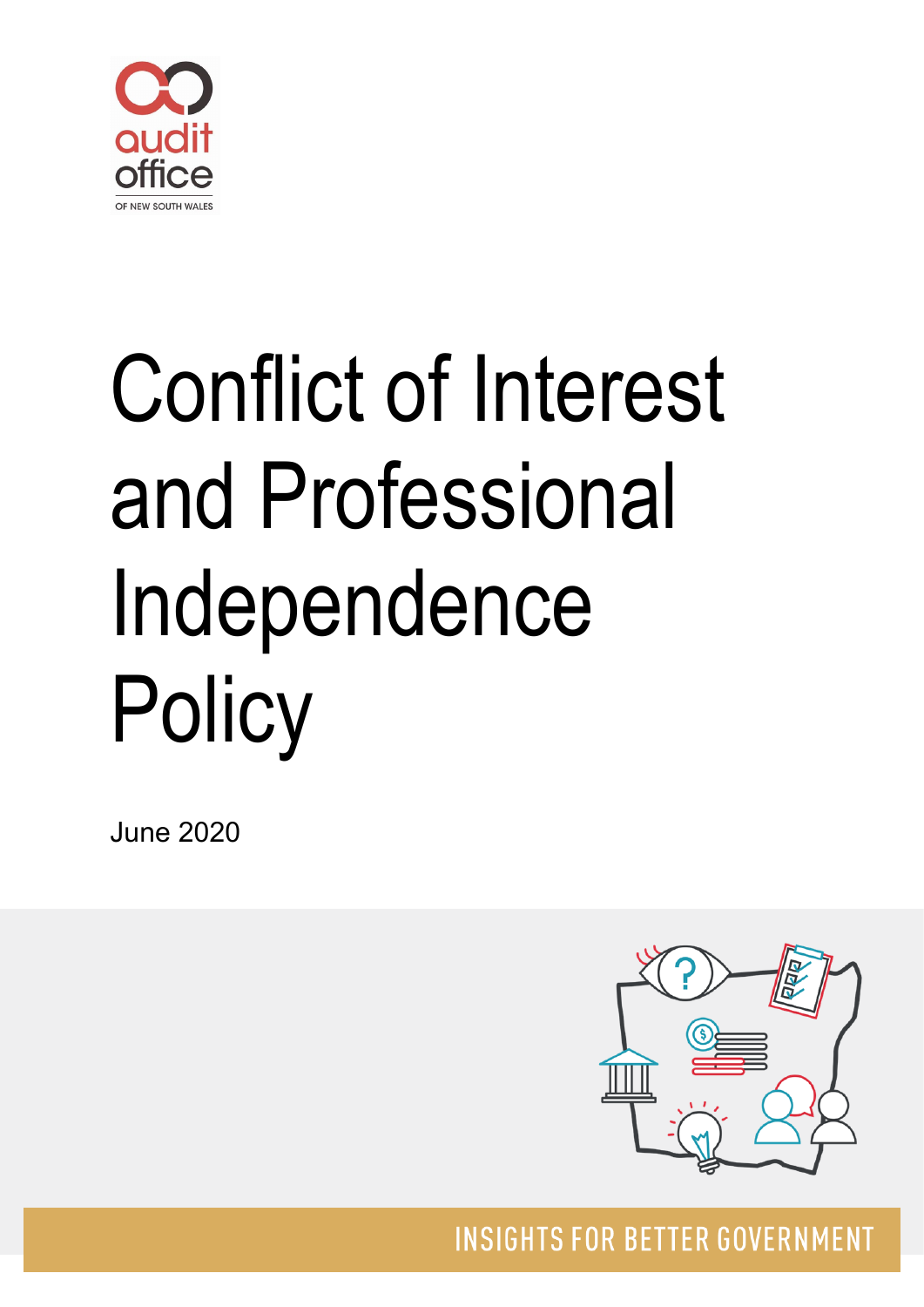# contents

| 1.                                                                            | <b>Policy statement</b>                                                       | 1              |
|-------------------------------------------------------------------------------|-------------------------------------------------------------------------------|----------------|
| 2.                                                                            | <b>Scope</b>                                                                  | 1              |
| <b>OFFICE</b>                                                                 | Part 1 – CONFLICTS OF INTEREST AND THE INDEPENDENCE OF THE AUDIT              | $\mathbf{2}$   |
| 3.                                                                            | The independence of the Audit Office                                          | $\mathbf{2}$   |
| 4.                                                                            | Identifying and evaluating conflicts of interest                              | $\mathbf{2}$   |
| 5.                                                                            | <b>Declaring conflicts of interest</b>                                        | 3              |
| 6.                                                                            | <b>Managing conflicts of interest</b>                                         | 5              |
| Part 2 - PROFESSIONAL INDEPENDENCE OF AUDIT ENGAGEMENT TEAM<br><b>MEMBERS</b> |                                                                               |                |
| 7.                                                                            | <b>Professional independence</b>                                              | 5              |
| 8.                                                                            | Identifying and evaluating threats to professional independence               | 6              |
| 9.                                                                            | Declaring threats to professional independence                                | 6              |
| 10.                                                                           | Managing threats to professional independence                                 | 7              |
| <b>Part 3 – GENERAL PROVISIONS</b>                                            |                                                                               |                |
| 11.                                                                           | <b>Compliance with this Policy and Procedure</b>                              | 7              |
| 12.                                                                           | <b>Confidentiality and privacy</b>                                            | $\overline{7}$ |
| 13.                                                                           | Roles and responsibilities                                                    | $\overline{7}$ |
| 14.                                                                           | Legislative context                                                           | 8              |
| 15.                                                                           | <b>Definitions</b>                                                            | 9              |
| 16.                                                                           | <b>Contact point</b>                                                          | 10             |
| 17.                                                                           | <b>Review</b>                                                                 | 10             |
|                                                                               | Appendix 1 - Conflict of Interest Delegations from the Deputy Auditor-General | 11             |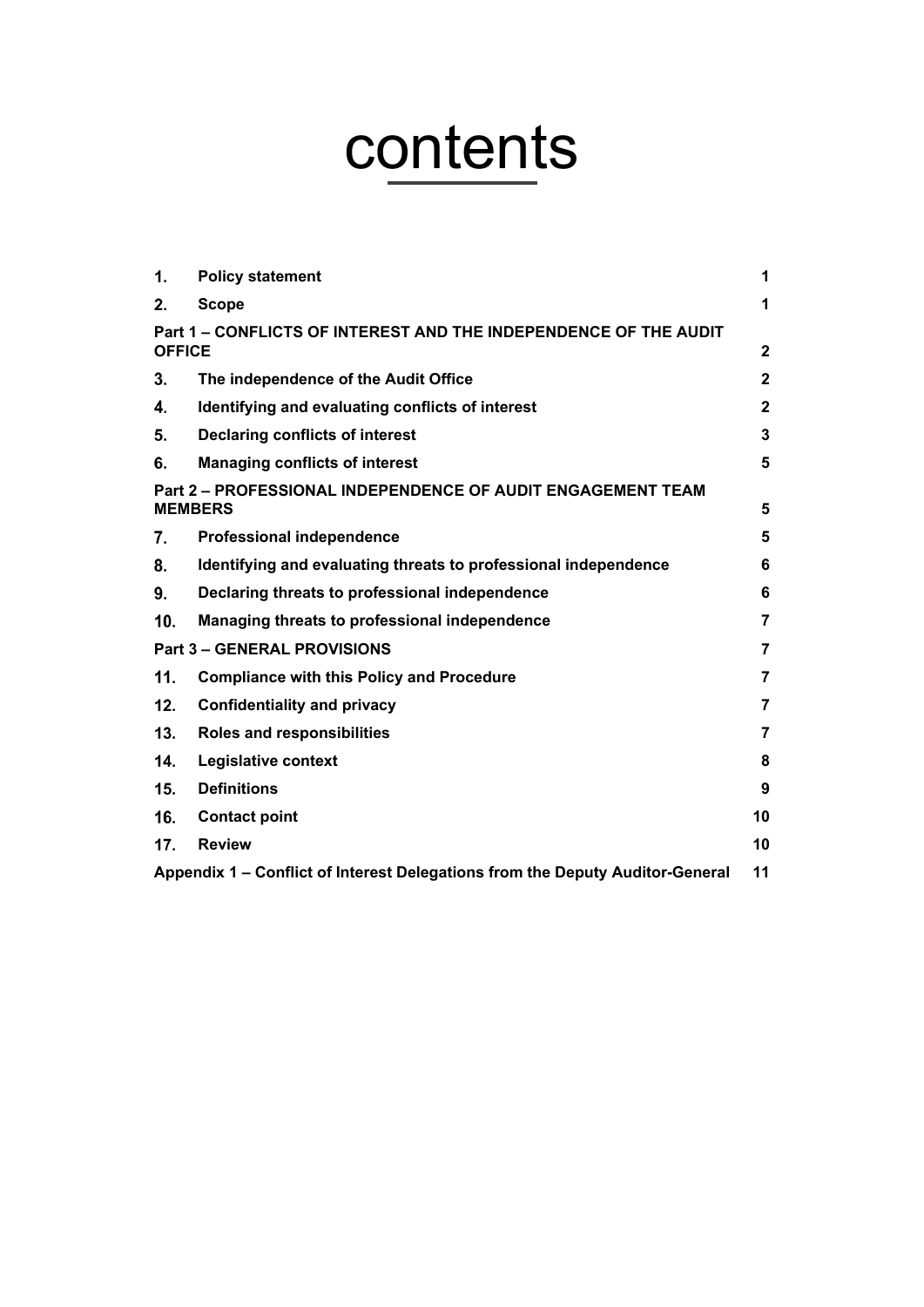

#### <span id="page-2-0"></span> $1.$ **Policy statement**

Managing conflicts of interest and threats to professional independence are central components of the Audit Office of New South Wales's (the Audit Office) Ethical Framework. Managing conflicts and threats appropriately ensures the integrity of the Audit Office is not compromised or called into question. Maintaining independence is a concept fundamental to the Audit Office in two key ways:

1. **Independence of the office** – as an oversight agency, it is vital that the Audit Office and its staff are independent and perceived to be independent.

The Audit Office and its staff must be, and be seen to be, free of any interest that is incompatible with objectivity in performing activities including audit engagements, procurement or recruitment activities.

2. **Professional independence of audit engagement team members** – audit engagement team members are required to be professionally independent which means being independent of mind and independent in appearance.

Audit engagement team members, Audit Service Providers (ASPs) and other Audit Office Staff who can directly influence the outcome of engagements must be aware of their professional independence obligations and the obligations in this Policy and the Conflict of Interest and Professional Independence Procedure (the [Procedure\)](http://alfie/governance/ethical-and-lawful-framework/conflict-of-interest-and-professional-independence-policy/conflict-of-interest-and-professional-independence-procedure/conflict-of-interest-and-professional-independence-procedure).

Audit Office Staff are required to complete a Conflict of Interest and Professional Independence Declaration (COI Declaration):

- when appointed
- annually
- where there is a change in circumstances throughout the year after the staff member has completed the COI Declaration.

This Policy takes account of the [Independent Commission Against Corruption's](https://www.icac.nsw.gov.au/) (ICAC) guidance (the guidance) on [Managing Conflicts of Interest in the NSW Public Sector](https://www.icac.nsw.gov.au/prevention/basic-standards/conflicts-of-interest) (April 2019). The guidance recommends officials and agencies err on the side of caution when considering whether or not a conflict of interest exists. If there is any doubt, staff should first discuss the matter with their people manager and/or the Executive Manager, Governance (Legal), and make a COI Declaration if required.

#### <span id="page-2-1"></span> $2.$ **Scope**

This Policy is divided into three parts:

- **Part One** Conflicts of interest and the independence of the Audit Office applies to all permanent and temporary staff and the contingent workers employed by the Audit Office (Staff).
- **Part Two** Professional independence of audit engagement team members applies to audit engagement team members (including Staff, ASPs and other experts who are part of the audit engagement team $)^1$  $)^1$ .
- Part Three General provisions applies to all Staff.

This Policy should be read in conjunction with the [Procedure,](http://alfie/governance/ethical-and-lawful-framework/conflict-of-interest-and-professional-independence-policy/conflict-of-interest-and-professional-independence-procedure/conflict-of-interest-and-professional-independence-procedure) the [Code of Conduct](http://alfie/Governance/Ethical-and-Lawful-Framework/Code-of-Conduct) and other related policies and procedures including any applicable laws and professional standards.

<span id="page-2-2"></span>*D1925758 Conflict of Interest and Professional Independence Policy – June 2020 1* <sup>1</sup> Certain aspects of the Policy such as the requirement to complete a COI Declaration only apply to Staff.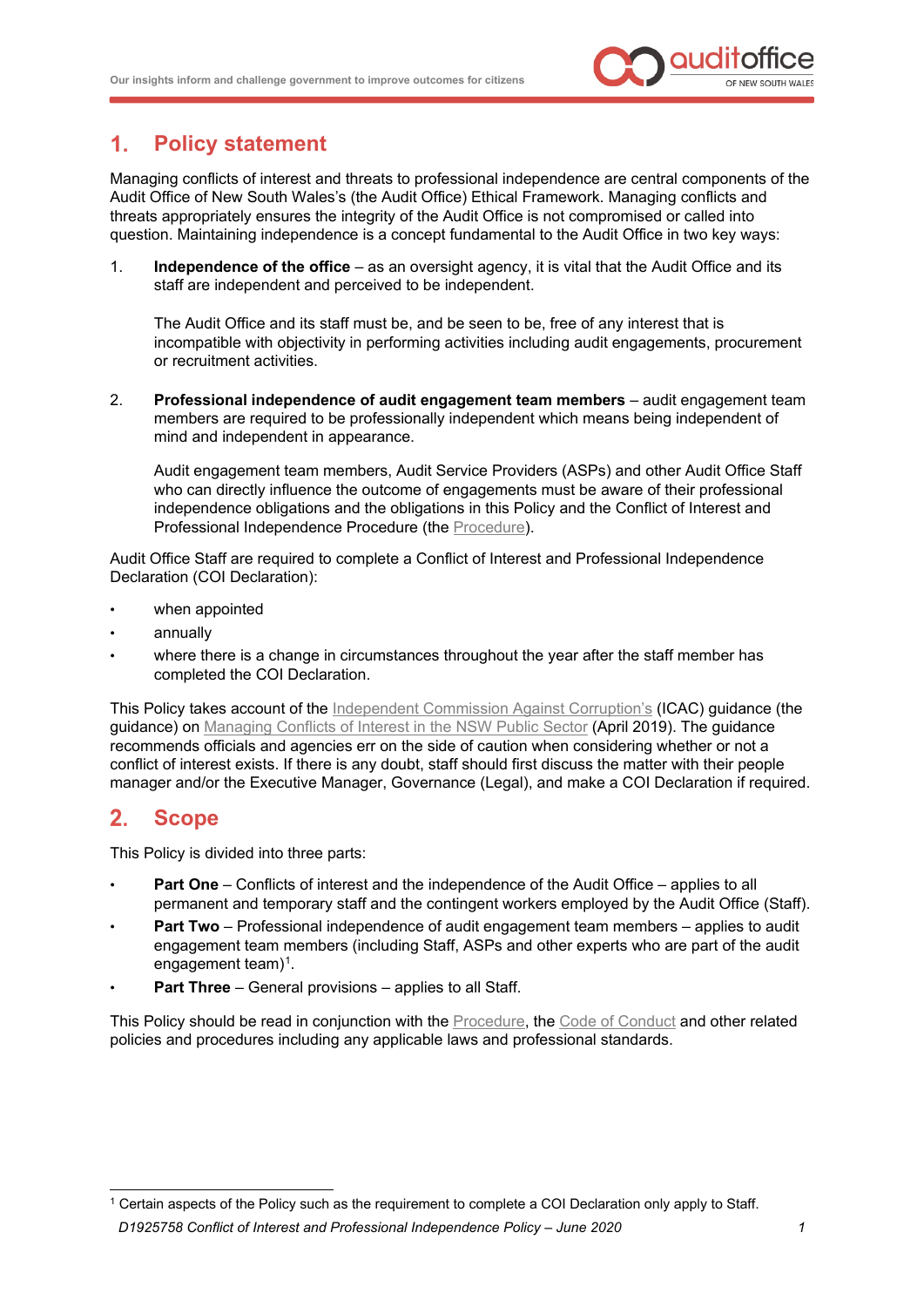

# <span id="page-3-0"></span>**Part 1 – CONFLICTS OF INTEREST AND THE INDEPENDENCE OF THE AUDIT OFFICE**

#### <span id="page-3-1"></span> $3<sub>1</sub>$ **The independence of the Audit Office**

Conflicts of interest compromise the independence of the Audit Office and arise where private interests make it difficult for Staff to perform their duties impartially in the public interest. Conflicts of interest may be potential, perceived or actual. Refer to [section 15](#page-10-0) of this Policy for the definition of a conflict of interest.

Staff must take reasonable steps to avoid or manage potential, perceived or actual conflicts of interest This is done by:

- identifying and evaluating the circumstances or relationships that may create a conflict of interest, so that it may be avoided or managed
- declaring any conflict of interest found to exist
- managing and acting to address any conflict of interest.

<span id="page-3-3"></span>

#### <span id="page-3-2"></span> $\blacktriangle$ . **Identifying and evaluating conflicts of interest**

The Audit Office and its Staff have an obligation to identify and evaluate circumstances and relationships that may create a conflict of interest and take reasonable steps to avoid or manage them. Both qualitative as well as quantitative factors must be considered.

The **key test** in assessing if a conflict of interest exists is whether a reasonable and informed person would perceive that a staff member could be influenced or perceived to be influenced, by any interest that is incompatible with objectivity when carrying out their official duties as a staff member of the Audit Office.

A conflict of interest can arise from several situations. This may involve:

- **personal interests** personal interests that could create a conflict of interest include:
	- financial interests where there is the potential to gain financially, whether direct or indirect.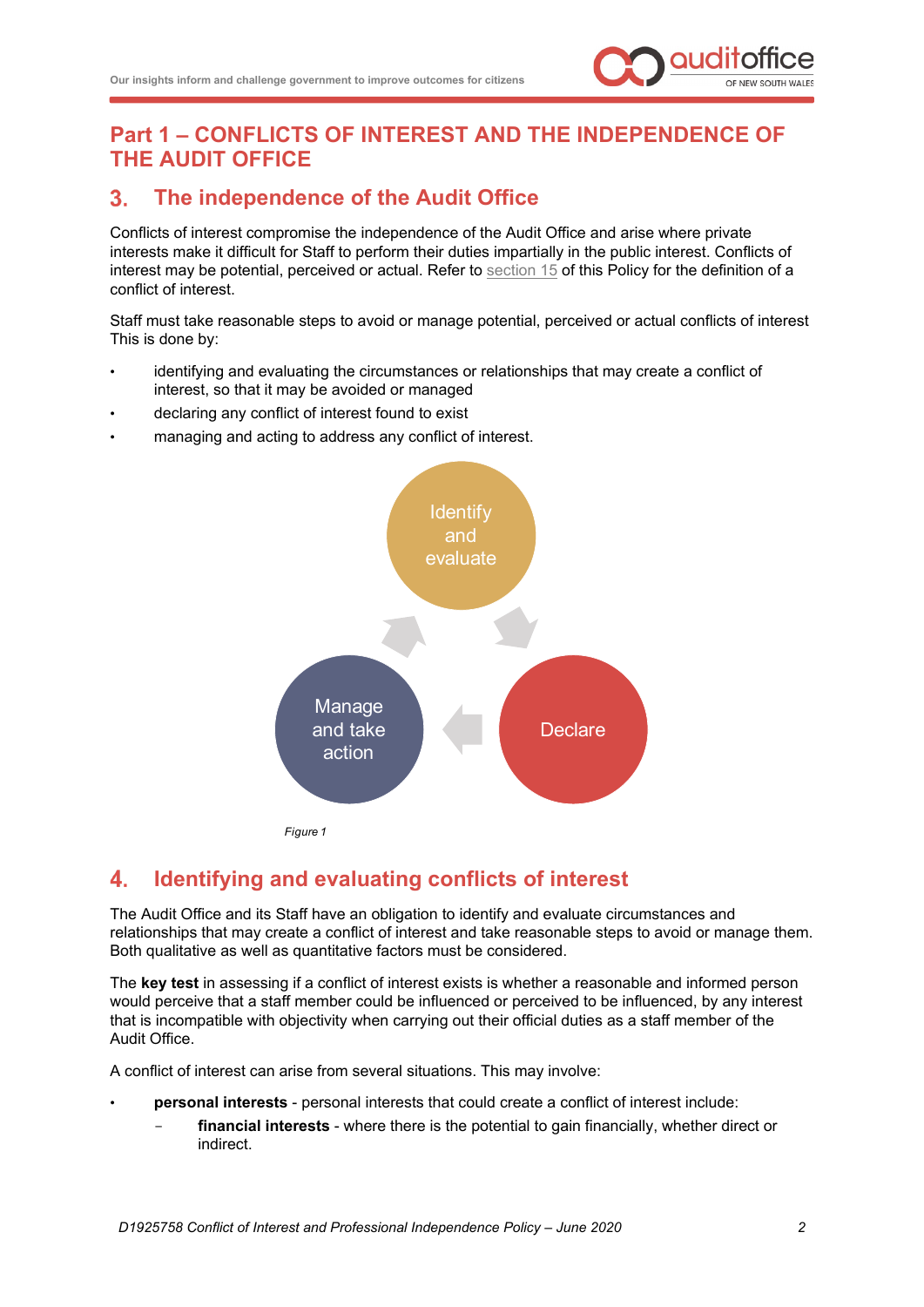

- **non-financial interests** where there is the potential to gain from a decision or action, or to be biased. For example, because of personal beliefs or involvement towards a cause, an individual could be conflicted between duty at the Audit Office and personal views.
- **personal relationships** they can involve the interests of the individual's immediate or close family members, friends, foes, business partners or associates where these interests are known by the individual. They include any tendency toward favour or prejudice resulting from friendship, animosity, or other personal involvement with another person or group. In assessing whether a personal relationship has created a potential, perceived or actual conflict consider:
	- i) the position, responsibility or delegated authority the individual, related to or associated with the staff member, holds in the auditee or other organisation involved
	- ii) the position, responsibility or delegated authority of the staff member involved including the ability of the staff member to exert direct or significant influence over the audit or internal business decision.
- **political activities** political expression, association or activity may conflict with the primary duty as a staff member of the Audit Office.
- **secondary employment including voluntary work** the Audit Office must be the primary employer for all Staff. Any secondary employment, including voluntary work, must be approved by the Executive Director, Professional Services.
- **secondments** may include Staff secondments to government agencies, ASPs or other external organisations which the Audit Office may have an affiliation with.
- **inducements or intimidation**
	- inducements are an object, situation or action that is used to improperly influence a staff member's behaviour and actions such as the offer of a gift, benefit or hospitality. Inducements can range from minor acts of hospitality between business colleagues to acts that result in non-compliance with laws and regulations. Such influence can be directed either to the staff member or through someone the staff member has personal relationship with. It can create a sense of obligation that may compromise impartial and honest decision making and may be perceived as a bribe. Such inducements are not to be accepted. Refer to the Audit Office's [Gifts, Benefits and Hospitality Policy](http://alfie/Governance/Ethical-and-Lawful-Behaviour/Gifts-and-Benefits-Policy) for further guidance.
	- intimidation occurs when a staff member may be deterred from acting objectively because of pressure or threats being made. If a staff member feels intimidated, they must promptly report it to their people manager and the Deputy Auditor-General.

If Staff are unsure if a conflict of interest exists, they should consult with their people manager, their Director, the Executive Manager, Governance (Legal), Quality and Innovation group, professional body or legal advisors where necessary.

Refer to part 1.1 of the [Procedure](http://alfie/governance/ethical-and-lawful-framework/conflict-of-interest-and-professional-independence-policy/conflict-of-interest-and-professional-independence-procedure/conflict-of-interest-and-professional-independence-procedure) for details of the process for managing applications for secondary employment and to part 1.2 for managing secondments.

#### <span id="page-4-0"></span>**Declaring conflicts of interest** 5.

# **5.1 New starter and annual COI Declarations**

All Staff must complete a COI Declaration when appointed and annually thereafter. The annual COI Declaration acts as a regular reminder to Staff to identify and report any conflicts of interest or threats to professional independence. Staff must consider the range of entities audited by the Audit Office when making their COI Declarations.

Refer to part 2.1 of the [Procedure](http://alfie/governance/ethical-and-lawful-framework/conflict-of-interest-and-professional-independence-policy/conflict-of-interest-and-professional-independence-procedure/conflict-of-interest-and-professional-independence-procedure) for further details.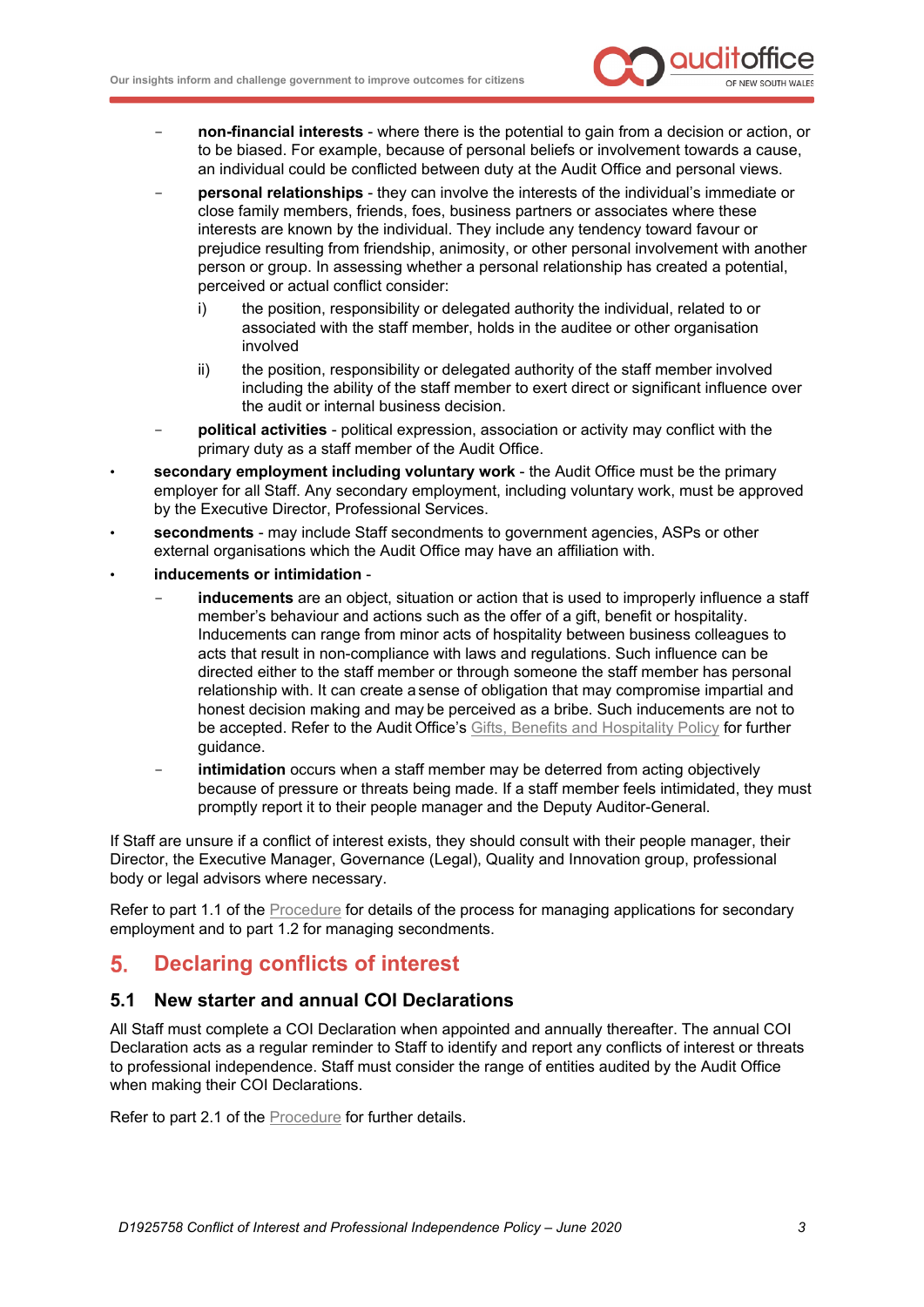

# **5.2 Change in circumstances**

If circumstances change throughout the year creating a conflict of interest or threat to professional independence, Staff must report the conflict or threat as soon as they become aware of it.

Refer to part 2.3 of the [Procedure](http://alfie/governance/ethical-and-lawful-framework/conflict-of-interest-and-professional-independence-policy/conflict-of-interest-and-professional-independence-procedure/conflict-of-interest-and-professional-independence-procedure) for details on how to report a change in circumstances.

# **5.3 Activity specific declarations**

Conflicts of interest and threats to professional independence are particularly relevant:

- in high risk function areas (including recruitment and procurement)
- where Staff have a decision-making role
- where Staff can directly influence a decision.

When assigning Staff to such activities and during the assignment, Staff must evaluate the circumstances or relationships that may identify a conflict of interest or threat to professional independence. Where a potential, perceived or actual conflict of interest or threat to professional independence is found to exist, it must be declared, and suitable action taken to reduce or eliminate it.

Staff must discuss with their people manager and obtain approval from the Deputy Auditor-General or delegated authority, if they are requested by an auditee to participate in a recruitment process for the auditee.

Staff on tender evaluation committees and those on recruitment selection panels must also declare any conflict of interest in relation to those specific activities.

### **5.4 Committee declarations**

Audit Office committee members must declare conflicts of interest. These committees include the:

- Office Executive Committee and its sub committees:
	- Finance and Performance
	- Strategic Technology
- Audit and Risk Committee
- Quality Audit Review Committee
- Remuneration Committee
- Work, Health and Safety Committee
- Learning and Development Committee.

## **5.5 Conflict of Interest and Professional Independence Register**

The Conflict of Interest and Professional Independence Register (the Register) is a central register that records information from the COI Declarations as provided by Staff in the:

- new starter COI Declarations
- annual COI Declarations
- COI Declarations when circumstances change throughout the year.

The Register includes a list of all declared conflicts of interest and threats to professional independence. These COI Declarations must be taken into consideration when allocating Staff to audit teams and auditees.

Refer to part 2.5 of the [Procedure](http://alfie/governance/ethical-and-lawful-framework/conflict-of-interest-and-professional-independence-policy/conflict-of-interest-and-professional-independence-procedure/conflict-of-interest-and-professional-independence-procedure) for information on how the Register is used in practice.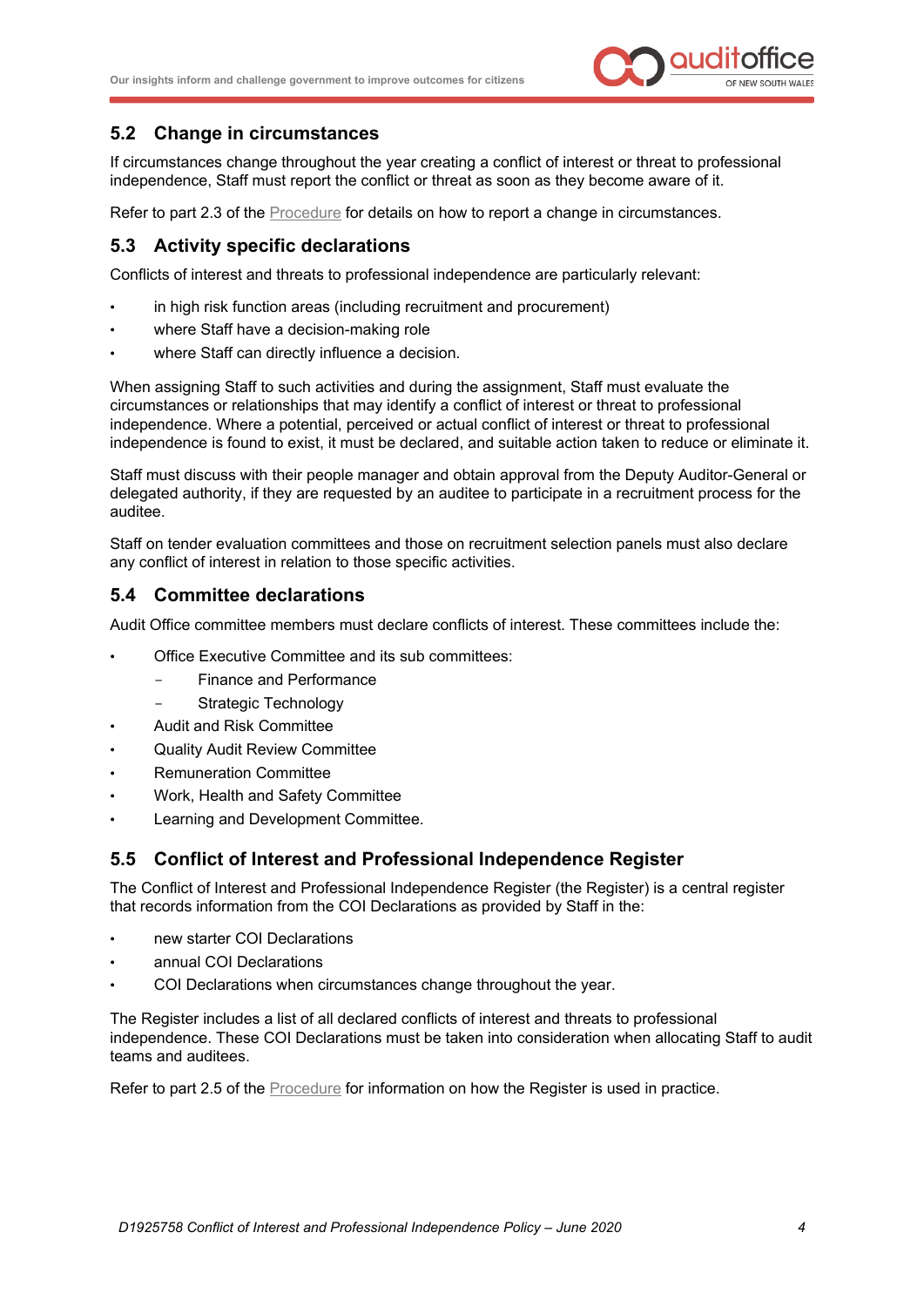

# **5.6 Related parties' disclosures[2](#page-6-3)**

The Audit Office is required to comply with [AASB 124 Related Party Disclosures](https://www.aasb.gov.au/admin/file/content105/c9/AASB124_07-15.pdf) and [Treasury](https://www.olg.nsw.gov.au/sites/default/files/TC16-12_Related_party_disclosures_-pdf.pdf) Circular [TC 16-12 Related Party Disclosures](https://www.olg.nsw.gov.au/sites/default/files/TC16-12_Related_party_disclosures_-pdf.pdf) which require the Audit Office to collect, report and disclose related party transactions in respect of key management personnel (KMP). The Office Executive are the KMP of the Audit Office. They have the authority and responsibility for planning, directing and controlling the activities of the Audit Office.

Related party transactions are transactions between the Audit Office and the related parties of the KMP. Related parties of KMP include:

- close members of the family, e.g. children, spouse, partner, other dependents
- entities controlled by the KMP and/or close members of the family.

#### <span id="page-6-0"></span> $6.$ **Managing conflicts of interest**

It is important that conflicts of interest are managed or resolved on a timely basis. Staff and their people managers are jointly responsible for taking reasonable steps to resolve the conflict.

For details of how a conflict may be managed refer to part 3 of the [Procedure.](http://alfie/governance/ethical-and-lawful-framework/conflict-of-interest-and-professional-independence-policy/conflict-of-interest-and-professional-independence-procedure/conflict-of-interest-and-professional-independence-procedure)

# <span id="page-6-1"></span>**Part 2 – PROFESSIONAL INDEPENDENCE OF AUDIT ENGAGEMENT TEAM MEMBERS**

#### <span id="page-6-2"></span> $7<sup>1</sup>$ **Professional independence**

The Audit Office performs audit, assurance and assurance-related engagements. These are performed in accordance with relevant laws, regulations, professional standards and public-sector frameworks including APES 110, ASQC 1, ASAE 3000, ASAE 3500 and other relevant standards or laws e.g. the *[Corporations Act 2001](https://www.legislation.gov.au/Details/C2018C00031)*.

This section contains guidance on the standards of ethical and professional behaviour expected of audit engagement team members which includes professionally qualified auditors, other Staff working on the audit engagement who may not be professionally qualified, and external parties such as ASPs who form part of the audit engagement team.

Professionally qualified audit engagement team members are personally bound to uphold professional standards and ethical pronouncements by virtue of their membership of Australian accounting professional bodies.

Staff members who are not professionally qualified and who are part of an audit engagement team, must also behave ethically and comply with the Audit Office Code of Conduct and associated ethical behaviour policies.

In addition to the obligation to maintain the independence of the Audit Office covered in Part 1 of this Policy, audit engagement team members have an obligation to be professionally independent, which includes being independent of mind and independent in appearance.

Audit engagement team members must act in the public interest and observe and comply with the fundamental principles of independence, which are:

- **integrity**
- objectivity
- professional competence and due care
- confidentiality
- professional behaviour.

<span id="page-6-3"></span>*D1925758 Conflict of Interest and Professional Independence Policy – June 2020 5* <sup>2</sup> This section only applies to the Office Executive.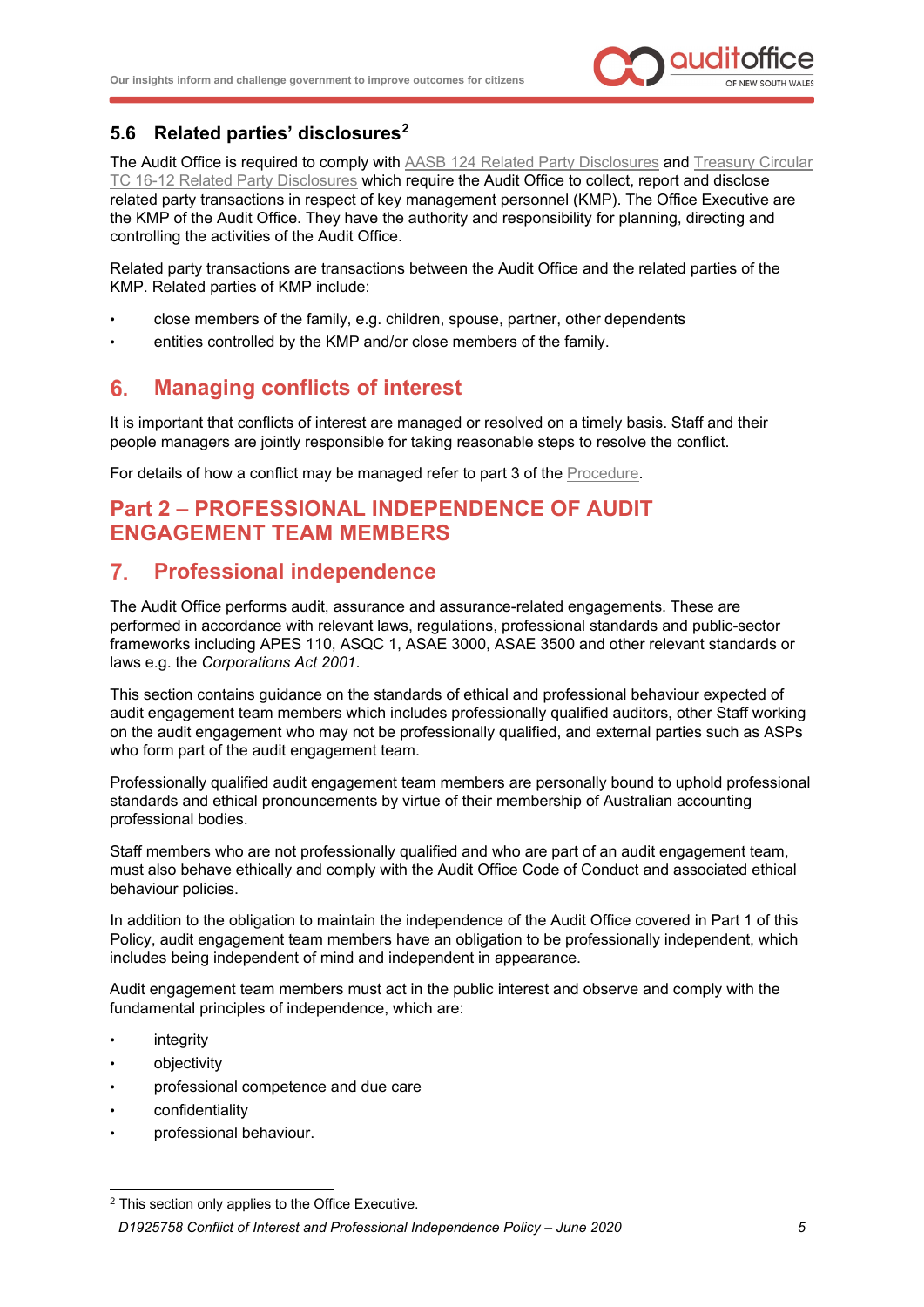

The three stages in avoiding and managing conflicts of interest as set out in [Figure 1](#page-3-3) on page 2 (identifying and evaluating, declaring, managing and taking action) also apply to threats to professional independence.

#### <span id="page-7-0"></span>**Identifying and evaluating threats to professional**  8. **independence**

The same principles that apply to identifying and evaluating conflicts of interest in [section 4](#page-3-2) of this Policy also apply to identifying and evaluating threats to professional independence.

Circumstances and relationships which present threats to independence are described in [APES 110](https://www.apesb.org.au/uploads/home/02112018000152_APES_110_Restructured_Code_Nov_2018.pdf)  [Code of Ethics for Professional Accountants](https://www.apesb.org.au/uploads/home/02112018000152_APES_110_Restructured_Code_Nov_2018.pdf) (including Independence Standards) and include:

- financial interests
- loans and guarantees
- business relationships
- family and personal relationships
- employment with assurance clients
- recent service with an assurance client
- serving as director or officer of an assurance client
- employment with an assurance client
- secondments
- long association with an assurance client
- non-assurance services to assurance client
- dependence on fees
- gifts, benefits and hospitality
- actual or threatened litigation.

Examples of threats to independence in the context of an audit or assurance engagement are provided in the [Independence Guide,](https://apesb.org.au/uploads/home/27052020043807_APESB_Independence_Guide_May_2020.pdf) a joint publication of Chartered Accountants, Australia and New Zealand, CPA Australia, the Institute of Public Accountants and the Accounting Professional & Ethical Standards Board.

When assessing if there is threat to professional independence, audit engagement team members must consider the auditees of the Audit Office and not just their current auditees when identifying a potential, perceived or actual threat to professional independence.

If a member of the audit engagement team identifies multiple threats, which individually might not be significant, they need to aggregate and evaluate the collective significance of those threats and apply any safeguards collectively.

#### <span id="page-7-1"></span>**Declaring threats to professional independence**  $9<sub>1</sub>$

As part of the annual declaration process, all audit engagement team members employed by the Audit Office are required to declare whether there are circumstances and relationships that create potential, perceived or actual threats to professional independence so appropriate safeguards can be applied or other action taken. Audit engagement team members employed by the Audit Office are also required to declare if circumstances change after the annual COI Declaration has been made.

Audit engagement team members employed by the Audit Office are reminded that, in accordance with APES 110, there is a requirement to notify the Audit Office when entering into employment negotiations with a current or former auditee. In the first instance this notification should be made to your people manager. If you have concerns about making the notification to your people manager, please discuss with the Executive Manager, Governance (Legal).

The method for declaring a threat to professional independence is set out in part 6 of the [Procedure.](http://alfie/governance/ethical-and-lawful-framework/conflict-of-interest-and-professional-independence-policy/conflict-of-interest-and-professional-independence-procedure/conflict-of-interest-and-professional-independence-procedure)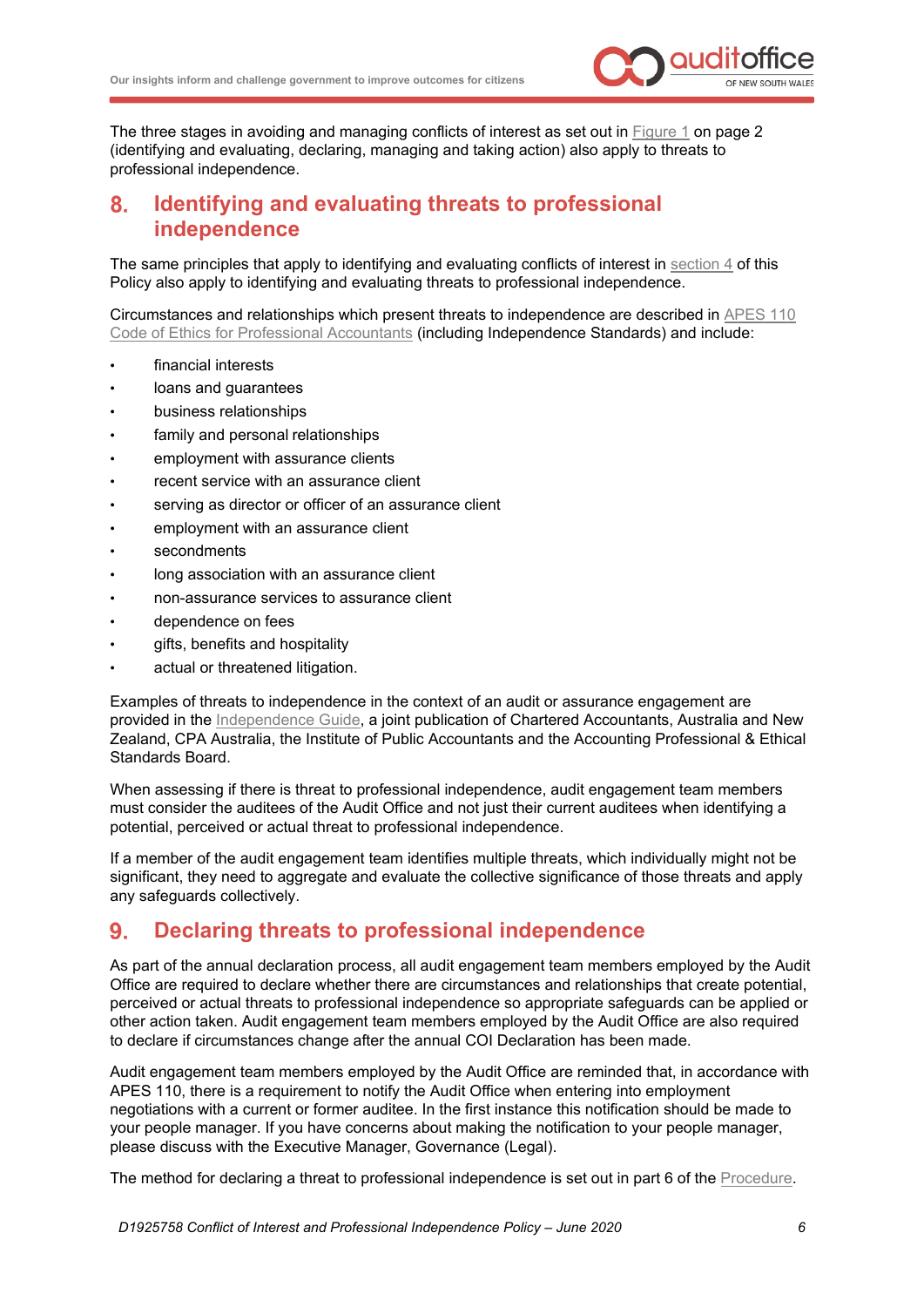

Members of the audit engagement team who are not employed by the Audit Office, such as ASPs, are required to immediately declare any conflicts of interest or threats to professional independence to their nominated Engagement Controller.

# <span id="page-8-0"></span>**Managing threats to professional independence**

The same principles that apply to managing conflicts of interest in [section 6](#page-6-0) of this Policy also apply to managing threats to professional independence.

Further guidance on managing threats to professional independence is contained in part 7 of the [Procedure.](http://alfie/governance/ethical-and-lawful-framework/conflict-of-interest-and-professional-independence-policy/conflict-of-interest-and-professional-independence-procedure/conflict-of-interest-and-professional-independence-procedure)

# <span id="page-8-1"></span>**Part 3 – GENERAL PROVISIONS**

# <span id="page-8-2"></span>**Compliance with this Policy and Procedure**

Staff who suspect this Policy or [Procedure](http://alfie/governance/ethical-and-lawful-framework/conflict-of-interest-and-professional-independence-policy/conflict-of-interest-and-professional-independence-procedure/conflict-of-interest-and-professional-independence-procedure) are not being complied with or reasonably believe that a conflict of interest or threat to professional independence is not being adequately managed, should raise their concerns with their people manager or the Executive Manager, Governance (Legal). The Audit Office will not tolerate any reprisal action against Staff whose concerns are raised in good faith.

Breaches of this Policy may be subject to disciplinary actions including but not limited to warning letters, suspension, demotion or cessation of employment.

# <span id="page-8-3"></span>**Confidentiality and privacy**

Reporting conflicts of interest and threats to professional independence may involve disclosing personal and/or sensitive information. The information will be used for the purpose set out in this Policy and [Procedure.](http://alfie/governance/ethical-and-lawful-framework/conflict-of-interest-and-professional-independence-policy/conflict-of-interest-and-professional-independence-procedure/conflict-of-interest-and-professional-independence-procedure) The information will be held confidentially (subject to the provisions relating to access to the Register as set out in part 2.5 of the [Procedure\)](http://alfie/governance/ethical-and-lawful-framework/conflict-of-interest-and-professional-independence-policy/conflict-of-interest-and-professional-independence-procedure/conflict-of-interest-and-professional-independence-procedure) and in accordance with the *[Privacy and](https://www.legislation.nsw.gov.au/#/view/act/1998/133/part8/sec68)  [Personal Information Protection Act 1998](https://www.legislation.nsw.gov.au/#/view/act/1998/133/part8/sec68)* and the Audit Office's [Privacy Management Plan.](http://alfie/governance/privacy-management-plan/privacy-management-plan/Privacy-Management-Plan)

# <span id="page-8-4"></span>**Roles and responsibilities**

**Audit engagement team members** - an audit engagement team consists of Staff, whether professionally qualified or not, and may include ASPs. It may also include Staff not working directly in the team, but who through significant involvement, directly influence the outcome of an engagement. For example, those who:

- recommend the compensation of the Engagement Controller in connection with the performance of the engagement
- provide direct supervisory, management or other oversight of the Engagement Controller connected to the performance of the engagement
- consult with the team on technical or industry specific issues, transactions or events
- are experts employed by the Audit Office (e.g. actuaries, valuers)
- provide quality control on an assurance engagement.

**Deputy Auditor-General** - the Deputy Auditor-General assumes ultimate ownership of this Policy. The Deputy Auditor-General either approves or delegates (as per Appendix 1) approval of all actions to resolve or manage a conflict of interests or threat to professional independence, and any exceptional circumstances that fall outside the Policy.

**Executive Director, Professional Services** - the Executive Director, Professional Services determines applications for secondary employment and provides an oversight and consultative role for all aspects of the Policy and Procedure.

**Executive Manager, Governance (Legal)** - the Executive Manager, Governance (Legal) maintains this Policy and [Procedure,](http://alfie/governance/ethical-and-lawful-framework/conflict-of-interest-and-professional-independence-policy/conflict-of-interest-and-professional-independence-procedure/conflict-of-interest-and-professional-independence-procedure) the Conflict of Interest and Professional Independence Register and the Secondary Employment and Volunteering Register.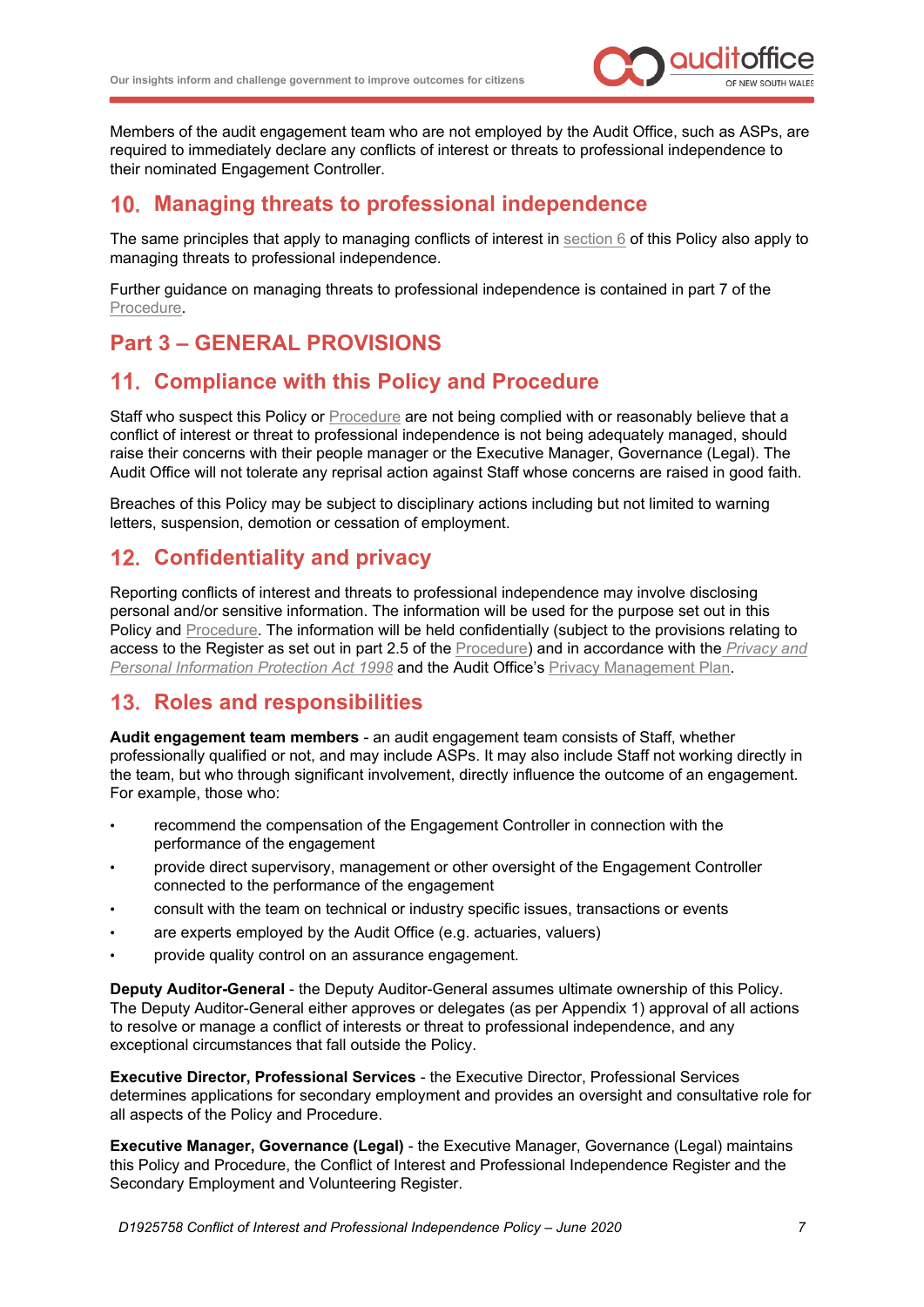

**People managers** - all people managers must:

- ensure Staff complete the COI Declaration:
	- when appointed, as part of the induction process
	- annually, as part of the annual process
	- if circumstances change throughout the year after the COI Declaration has been completed
- manage conflicts of interest and threats to professional independence jointly with Staff
- ensure steps are taken to resolve a declared conflict or threat as appropriate.

**Staff** - all Staff must:

- identify and report any potential, perceived or actual conflicts of interest and threats to professional independence as soon as they arise
- complete the COI Declaration:
	- when appointed, as part of the induction process
	- annually, as part of the annual declaration process
	- if circumstances change throughout the year after the COI Declaration has been completed
- take reasonable steps to avoid conflicts of interest and threats to professional independence
- cooperate in the management of the conflict or threat.

# <span id="page-9-0"></span>**Legislative context**

This Policy has been developed in line with:

- ICAC's guidance material on [Managing Conflicts of](https://www.icac.nsw.gov.au/prevention/basic-standards/conflicts-of-interest) Interest in the NSW Public Sector April 2019
- *[Independent Commission Against Corruption Act](https://www.legislation.nsw.gov.au/%7E/view/act/1988/35) 1988*
- PSC [Behaving Ethically: A guide for NSW government sector employees](https://www.psc.nsw.gov.au/employment-portal/culture-and-ethics/ethics-and-conduct/ethics-conduct) October 2014 relevant sections pertaining to conflicts of interest
- PSC [Circular 2015-08 Declaration of private interest,](https://arp.nsw.gov.au/pscc-2015-08-declaration-private-interests-supplementary-information/) August 2015 supplementary information
- relevant [Human Resources](http://alfie/Corporate-Services/Human-Resources/Employee-Conduct-and-Obligations/Employee-Conduct-and-Obligations/default.aspx) and [Governance policies](http://alfie/Governance/ethical-and-lawful-framework) including the Code of Conduct, and Gifts, Benefits and Hospitality Policy
- ASQC1 'Quality Control for Firms that [Perform Audits](http://www.auasb.gov.au/Pronouncements/Australian-Auditing-Standards.aspx) and Reviews of Financial Reports and [Other Financial Information, and Other Assurance](http://www.auasb.gov.au/Pronouncements/Australian-Auditing-Standards.aspx) Engagements'
- [APES 320 'Quality Control for Firms'](https://www.apesb.org.au/uploads/standards/apesb_standards/06092019065258_APES_320_September_2019.pdf)
- [APES 110 'Code of Ethics for Professional Accountants \(including Independence Standards\)'](https://www.apesb.org.au/uploads/standards/apesb_standards/23072019020745_APES_110_Restructured_Code_Nov_2018.pdf)
- ASA102 'Compliance with Ethical [Requirements](http://www.auasb.gov.au/Pronouncements/Australian-Auditing-Standards.aspx) when Performing Audits, Reviews and Other Assurance [Engagements'](http://www.auasb.gov.au/Pronouncements/Australian-Auditing-Standards.aspx)
- [ASAE 3500 'Performance Engagements'](http://www.auasb.gov.au/Pronouncements/Standards-on-Assurance-Engagements.aspx)
- *[Corporations Act 2001](https://www.legislation.gov.au/Details/C2018C00031)*
- *[Public Finance and Audit Act](https://www.legislation.nsw.gov.au/%7E/view/act/1983/152) 1983*
- *[Government Sector Finance Act 2018](https://legislation.nsw.gov.au/%7E/view/act/2018/55)*
- *[Australian Charities and Not-for-profits Commission Act](https://www.legislation.gov.au/Details/C2012A00168) 2012*
- *[Superannuation Industry \(Supervision\) Act 1993](https://www.legislation.gov.au/Details/C2017C00052)*
- *[Local Government Act 1993](https://www.legislation.nsw.gov.au/%7E/view/act/1993/30/full)*.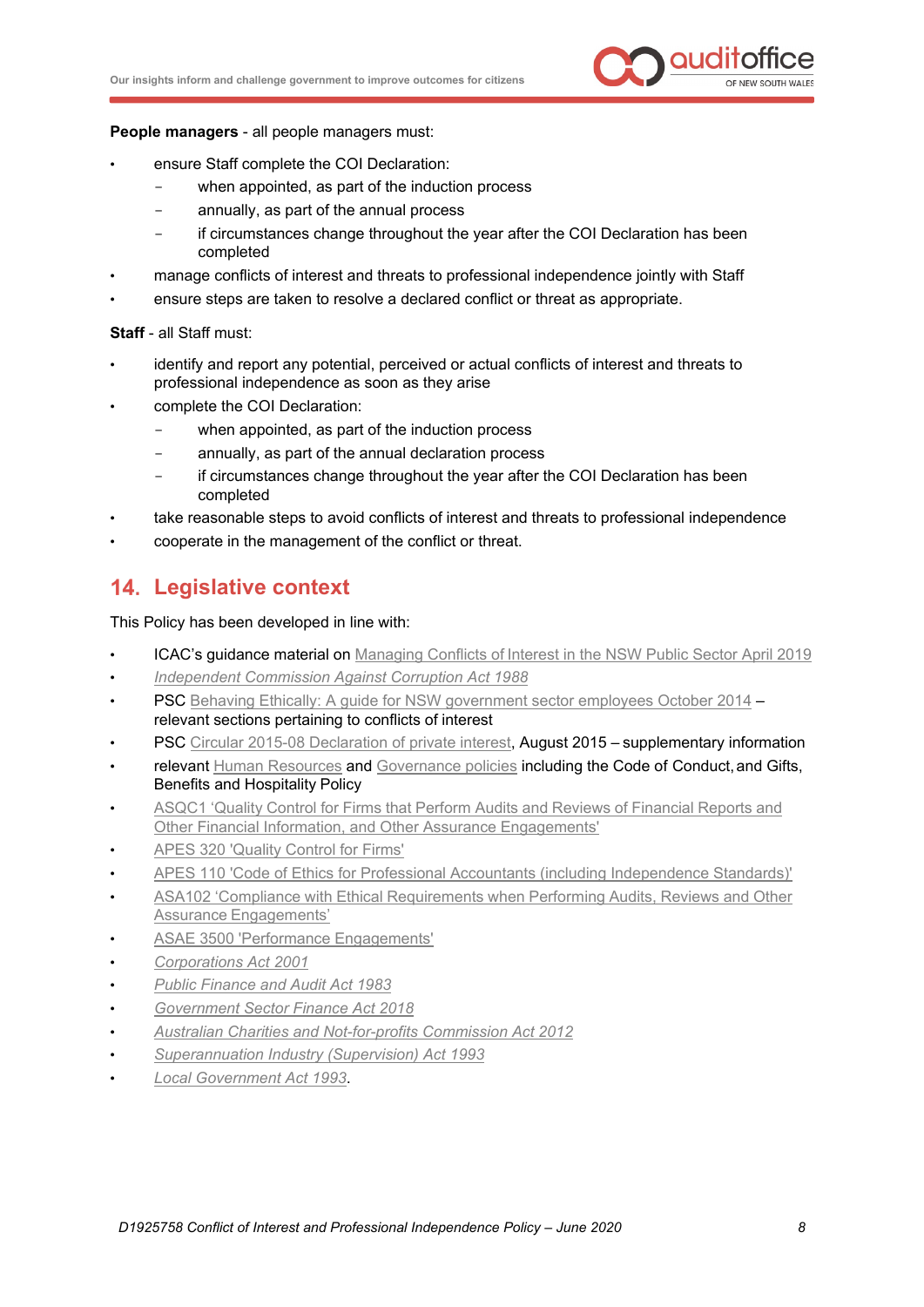

# <span id="page-10-0"></span>**Definitions**

**Conflict of interest**: a conflict of interest exists where a staff member could be influenced or perceived to be influenced, by any interest that is incompatible with objectivity when carrying out their official duties. For the purposes of this Policy a conflict of interest includes:

- a potential conflict of interest arises where a staff member has interests that could conflict with their official duties in the future, for example a staff member has a conflict in relation to an Audit Office auditee that they are not currently auditing.
- a perceived conflict of interest exists where a reasonable and informed person perceives that a staff member's interests could improperly influence the performance of their duties, whether or not this is in fact the case.
- an actual conflict of interest involves a direct conflict between a staff member's current official duties and any interest that is incompatible with objectivity, for example where a staff member has a conflict in relation to a current auditee.
- threat to professional independence see definition below.

**Contingent worker**: is a person employed by a recruitment organisation who performs the same types of work as permanent Audit Office Staff.

#### **Immediate or close family member** includes:

- spouse married, de facto, civil union partnerships
- children step, adoptive, dependent, non-dependent, adult children and those not living at home
- parent or sibling
- other close family members who may be influenced by that person in dealing with the entity, e.g. cousin, uncle or aunt, brother or sister in law.

**Official duties**: the work done by Staff including, as defined by the position description or governing legislation and regulations, lawful directions given by a people manager, or responsibilities or duties reasonably expected of the staff member in his or her capacity as a member of the Audit Office Staff.

**Professional independence** requires audit engagement team members to be:

- independent of mind so individuals act with integrity, exercise objectivity and professional scepticism and express conclusions without being affected by influences that compromise professional judgement
- independent in appearance so that a reasonable and informed third party would not conclude that integrity, objectivity or professional scepticism had been compromised.

**Secondary employment**: refers to any additional employment or voluntary work, that an individual is engaged in outside of their primary position in the Audit Office, including consulting or contracting work or participating in a business. The activities must be in the nature of employment taking into account such things as the roles and responsibilities, hours or reliance placed on the individual to do the job and any delegated authority or decision-making ability. Involvement in a union, activities as a member of a faith organisation or recreational club, investment activities, hobbies which generate a nominal income are generally not considered secondary employment. Staff should consider whether their involvement in such activity creates a conflict of interest. Contact the Executive Manager, Governance (Legal) for advice on your individual situation if you are unsure.

#### **Threats to professional independence**: categories of threats include:

- self-interest threat the threat that a financial or other interest will inappropriately influence an audit engagement team member's judgement or behaviour;
- self-review threat the threat that an audit engagement team member will not appropriately evaluate the results of a previous judgement made, or an activity performed by the audit team member, or by another staff member within the Audit Office, on which the audit team member will rely when forming a judgement as part of performing a current activity;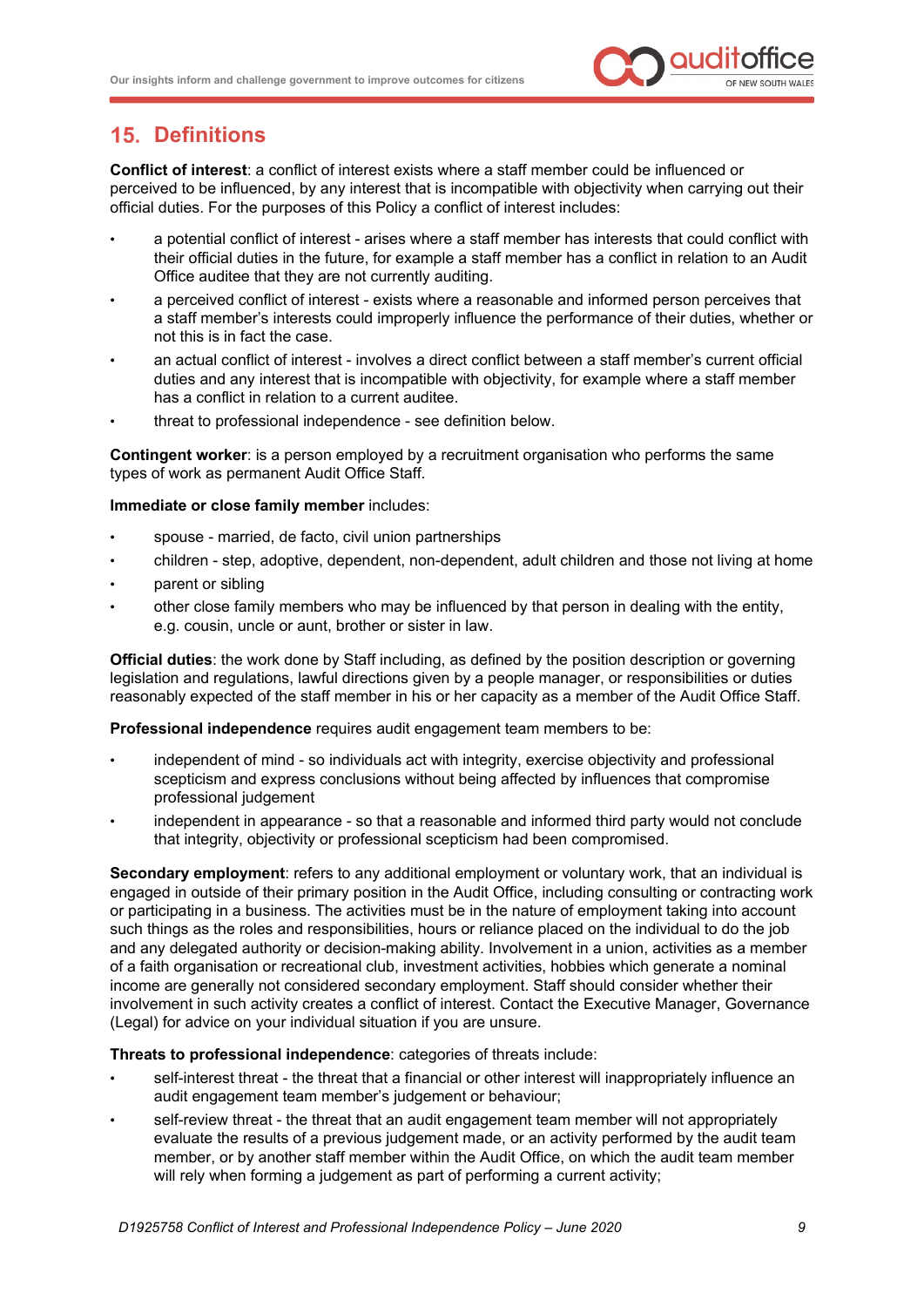

- advocacy threat the threat that an audit engagement team member will promote an auditee's position to the point that his/her objectivity is compromised;
- familiarity threat the threat that due to a long or close relationship with an auditee, audit engagement team members will be too sympathetic to their interests or too accepting of their work; and
- intimidation threat the threat that an audit engagement team member will be deterred from acting objectively because of actual or perceived pressures, including attempts to exercise undue influence over the him/her.

# <span id="page-11-0"></span>16. Contact point

Contact Executive Manager, Governance (Legal) for any questions about this Policy.

# <span id="page-11-1"></span>**17. Review**

This Policy will be reviewed at least every two years in the absence of any significant changes or more frequently where required taking into account legislative or organisational changes, risk factors and consistency with other policies. The next review is due in June 2022.